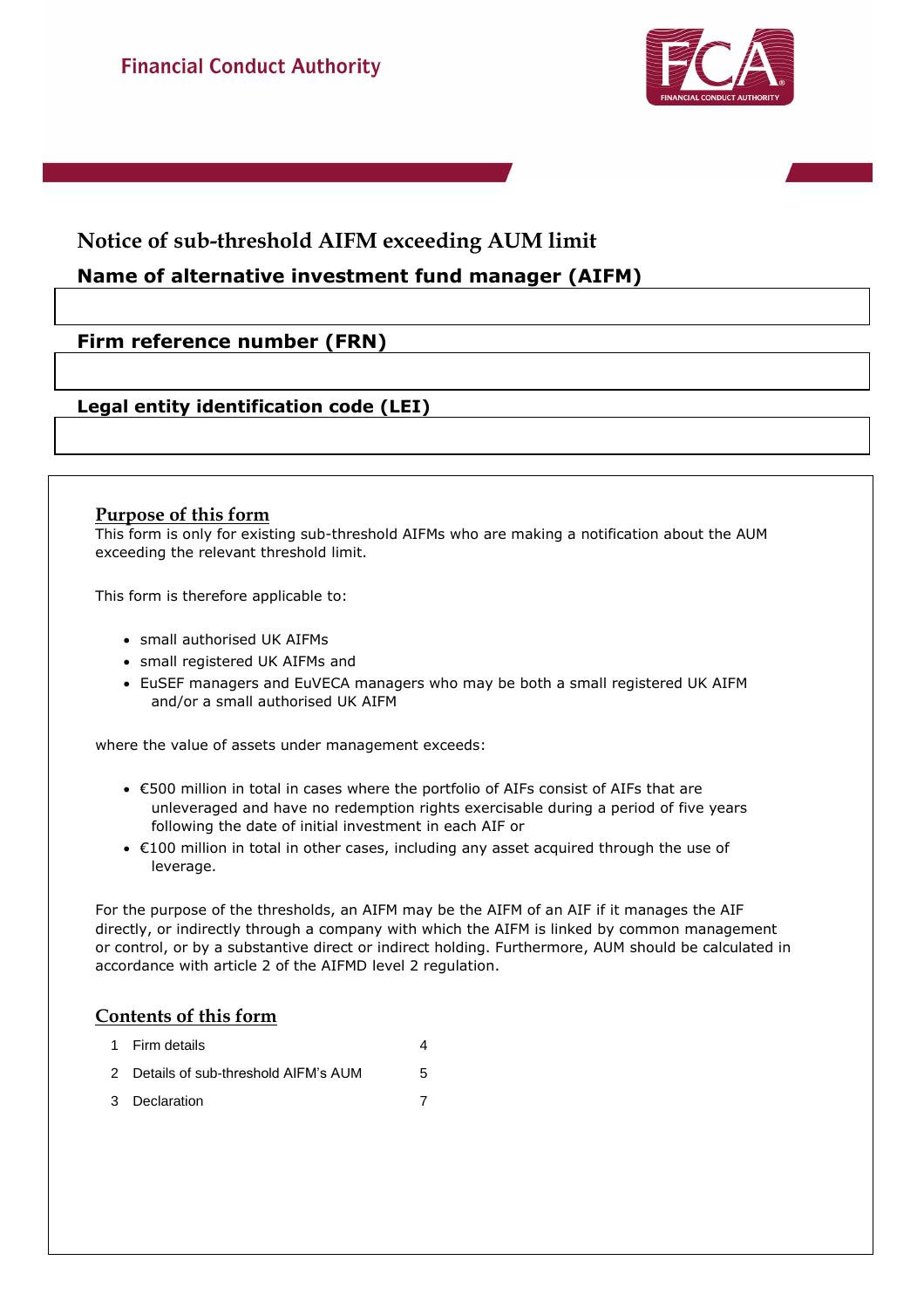

## **Purpose of this form**

Your attention is drawn to the strict timeframes in which a notification must be submitted to the FCA.

 **Notification of temporary status** – without delay from when the AUM was first identified as temporarily above the sub-threshold limit.

 **Verification of temporary status** – **three months** from when the AUM was first identified as being temporarily above the sub-threshold limit.

 **Notification of permanent status** – both the notification and the application for full-scope AIFM authorisation should be sent without delay but, in any event, no later than **30 calendar days** from when the AUM was first identified as being permanently above the sub-threshold limit.

Failure to comply with these timeframes may result in the FCA commencing suspension or revocation of permission procedures against the AIFM.

When assessing whether AUM exceeds the sub-threshold limit on a temporary or permanent basis, the AIFM should consider anticipated subscription and redemption activity or, where applicable, capital drawdowns and distribution. However, anticipated market movements should not be used as part of this assessment. Further, the AIFM should have regard to the extent to which the threshold has been exceeded and the frequency of any previous occurrences in the last year when determining whether such basis is likely to be of a permanent nature.

Where an AIFM provides a satisfactory rationale for the situation being temporary, it is not required to notify the FCA at the point of resolution. Instead, it need only validate this by providing the total assets under management figure three months after the temporary situation was first identified. By contrast if, during the three-month verification period, the AIFM identifies the circumstances have changed such that the status has altered from being temporary to permanent it should make preparations for submitting a variation of permission application and, subsequently, ensuring all necessary arrangements and systems and controls will be in place at the point that the FCA determines the application.

In the case of a permanent status, during the interim period between submitting a variation of permission application for full-scope authorisation status and having the application determined by the FCA, the AIFM is permitted to carry on managing its AIFs without restriction. If the total value of assets under management falls below the relevant threshold during the interim period and before determination then the FCA may consider requests to withdraw the application on a case-by-case basis.

Words and phrases used in this form have the same meaning as in the FCA's Handbook, unless stated otherwise.

Sub-threshold AIFMs seeking authorisation to become a full-scope UK AIFM as a consequence of a permanent status will find the Variation of Permission application form on the FCA website at https://www.fca.org.uk/firms/aifmd/uk-aifm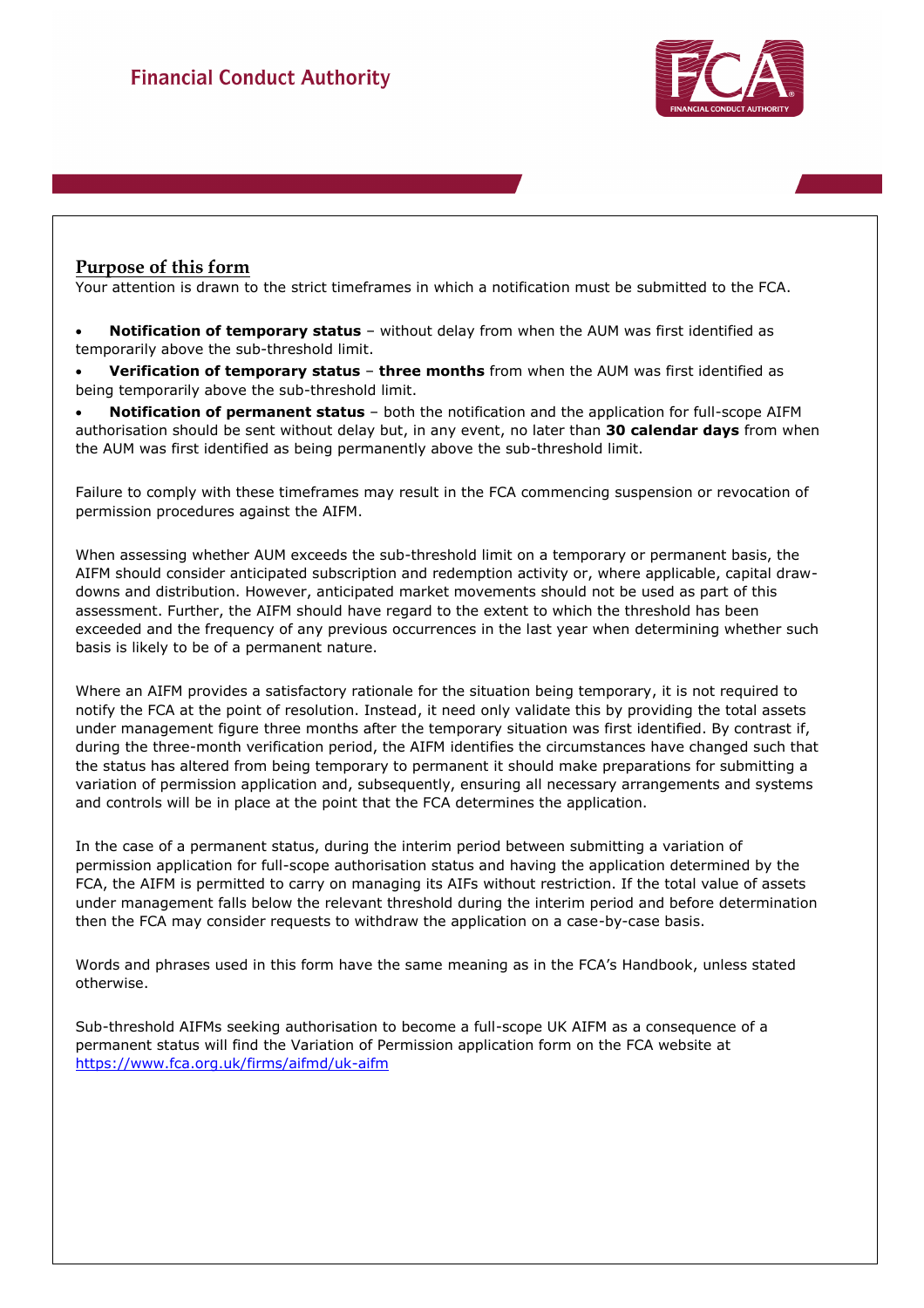

## **Filling in the form**

- **1** If you are using your computer to complete the form:
	- use the TAB key to move from question to question and press SHIFT TAB to move back to the previous question and
	- print out the form you have completed and sign the declaration.
- **2** If you are filling in the form by hand:
	- use black ink
	- write clearly and
	- sign the declaration.
- **3** If you think a question is not relevant to you, write 'not applicable' and explain why.
- **4** If you leave a question blank, do not sign the declaration without telling us why, we will have to treat the application as incomplete. This will increase the time taken to assess your application.
- **5** If there is not enough space on the forms, you may need to use separate sheets of paper. Clearly mark each separate sheet of paper with the relevant question number.
- **6** The form should be submitted by email to AIFMDFirmSupervisionTriage@fca.org.uk

Alternatively, you can post this application to the FCA at:

### **Fund Authorisations and Supervision Team**

**AIFMD Firm Supervision Asset Management Department The Financial Conduct Authority 25 The North Colonnade Canary Wharf LONDON E14 5HS**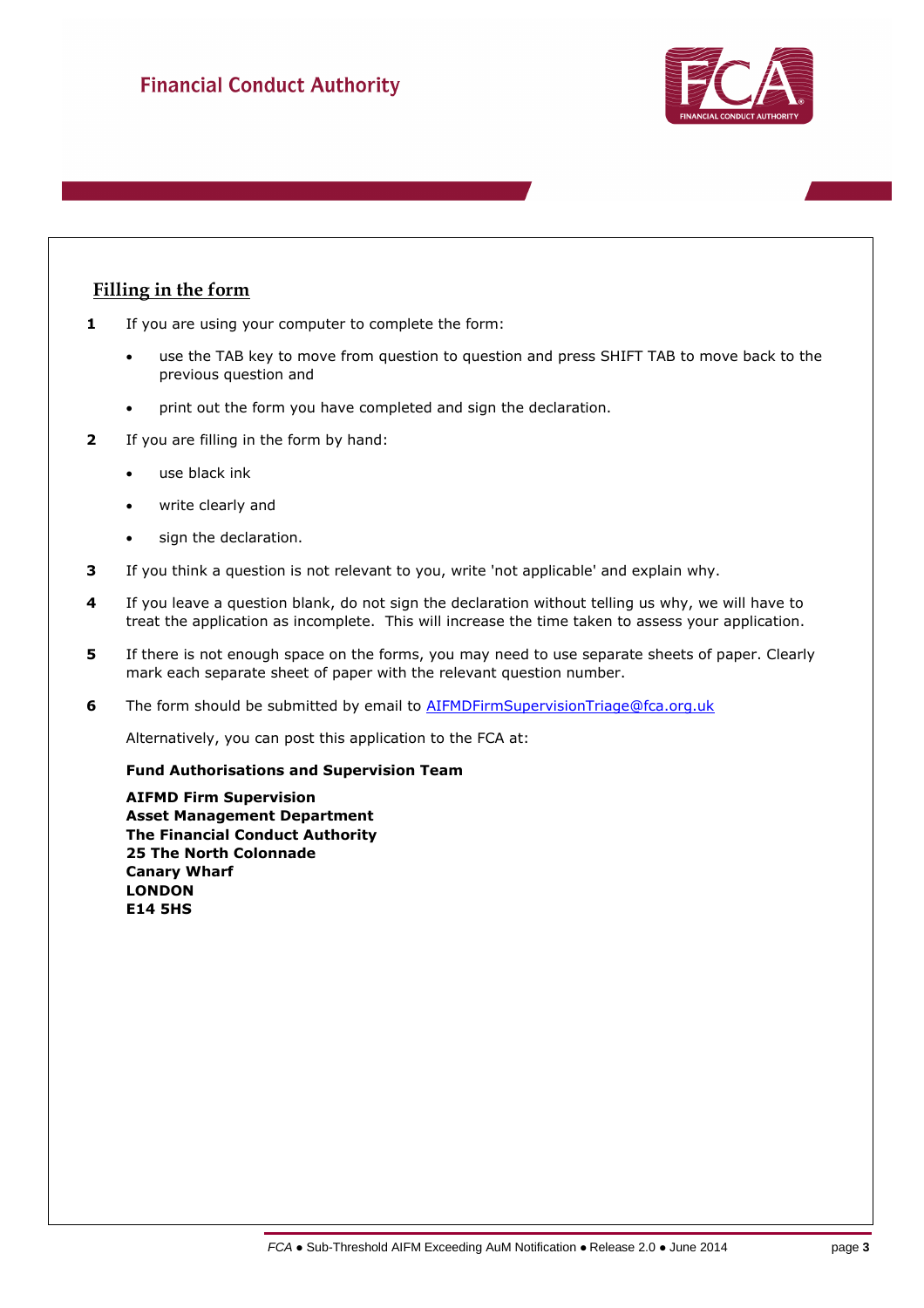# **Firm details**

1

#### **1.1 Contact details of the person we will get in touch with about this notification.**

| Title                                |  |  |
|--------------------------------------|--|--|
| First names                          |  |  |
| Surname                              |  |  |
| Position                             |  |  |
| Phone number (including STD<br>code) |  |  |
| Mobile number (optional)             |  |  |
| Fax number (including STD code)      |  |  |
| Email address                        |  |  |

## **1.2 Which of the following apply to the AIFM? (tick all that apply)**

□ Small authorised UK AIFM

□ Small registered UK AIFM

EuSEF manager or EuVECA manager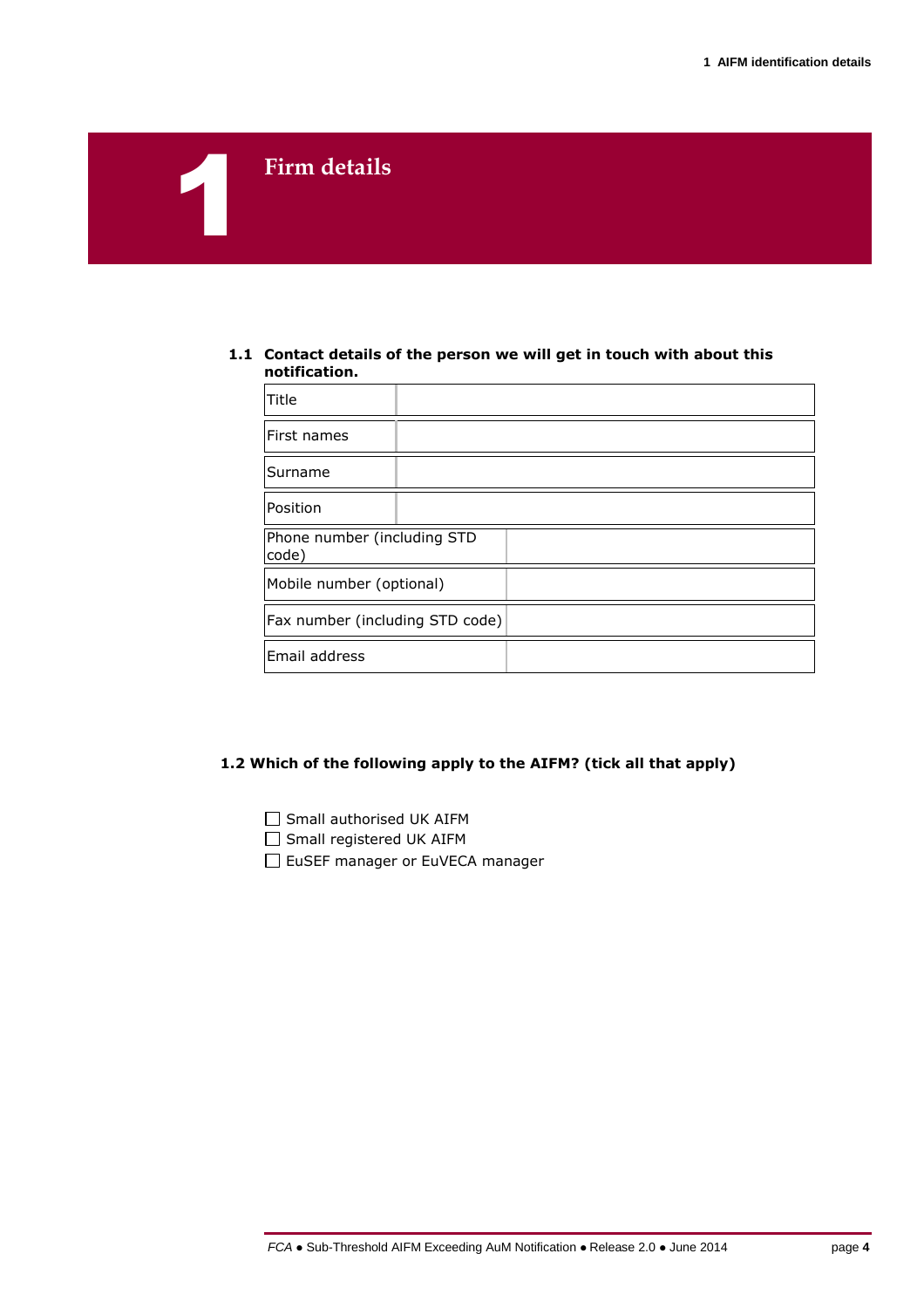# **Details of sub-threshold AIFM's AUM**

### **2.1 What is the notice for?**

2

- $\Box$  Temporary status please answer sections A and B
- $\Box$  Three-month verification of temporary status please answer sections A and C
- $\Box$  Permanent status please answer sections A and D

Please note section A (questions 2.2 to 2.5) is mandatory for all notifications

## **SECTION A – AUM details**

**2.2 Total assets under management at valuation date** (converted to €) €

## **2.3 Valuation date (dd/mm/yyyy)**



### **2.4 Which threshold is relevant to this notification?**

For the purpose of this question, total AUM should be calculated in accordance with article 2 of the AIFMD level 2 regulation

 $□$  €500 million – total portfolio consists of AIFs unleveraged with no redemption rights exercisable during a period of five years following the date of initial investment in each AIF

 $\Box$  €100 million – total portfolio in all other cases, including any assets acquired through the use of leverage

**2.5 Description of situation** (this field will expand automatically)

#### **SECTION B – AUM temporarily above sub-threshold limit**

**2.6 On what date was the AUM first identified as temporarily above the sub-threshold limit? (dd/mm/yyyy)**



**2.7 Please provide the reasons for regarding the status as temporary** (this field will expand automatically)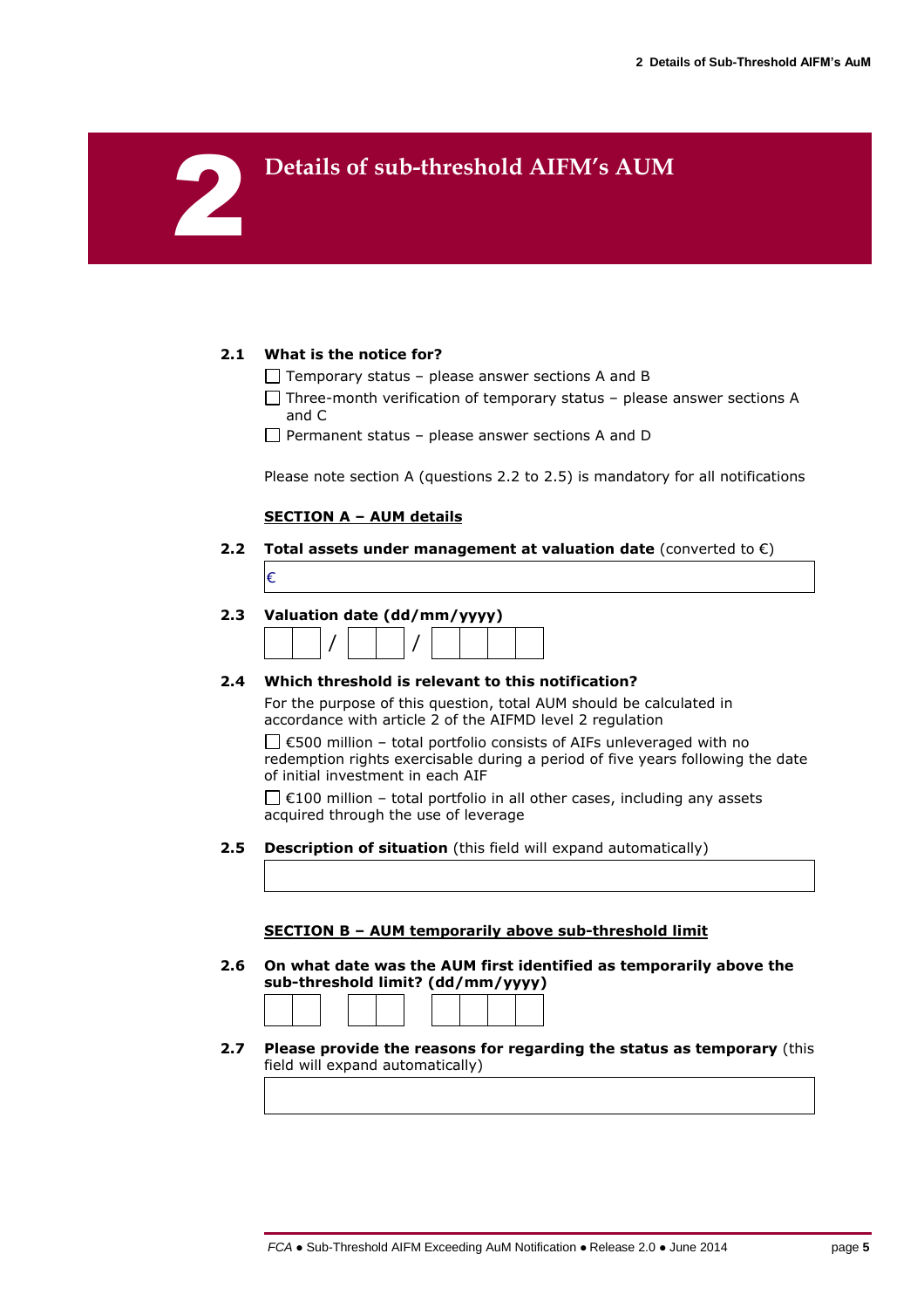**2.8 You are obliged to submit a revised total assets under management valuation three months after the initial identification date to verify the situation has been resolved, or else submit a revised notification advising of a permanent status if this is identified earlier. Please tick the following box to confirm your understanding.**

 $\Box$  I confirm I understand my ongoing obligations in relation to AUM being temporarily above the sub-threshold limit

**SECTION C – Verification of AUM three months after initial identification date**

Please note section D should be completed instead of section C if AUM remains above the sub-threshold limit after a period of three months from the date of initial identification.

- **2.9 Please describe how the temporary status of AUM above subthreshold limit has been resolved** (this field will expand automatically)
- **2. 10 On what date was the temporary status resolved? (dd/mm/yyyy)**

|--|--|--|--|--|--|--|--|--|

#### **2.11 Please agree to the following**

I confirm the value entered in question 2.2 is a true and accurate value of the AIFM's AUM on the valuation date – being three months after the temporary status was first identified.

I confirm the previously reported situation has now been resolved

#### **SECTION D – AUM permanently above sub-threshold limit**

**2.12 On what date was the AUM first identified as being permanently above the sub-threshold limit? (dd/mm/yyyy)**

|--|--|--|--|--|--|--|

#### **2.13 Please agree to the following**

I confirm the value entered in question 2.2 is a true and accurate value of the AIFM's assets under management on the valuation date

I wish to notify of AUM being permanently above the sub-threshold limit

I understand it will be necessary to apply for a variation of permission to become a full-scope UK AIFM in order to continue conducting this business

I understand the variation of permission application must be submitted to the FCA no later than 30 days after the date when the permanent status was first identified.